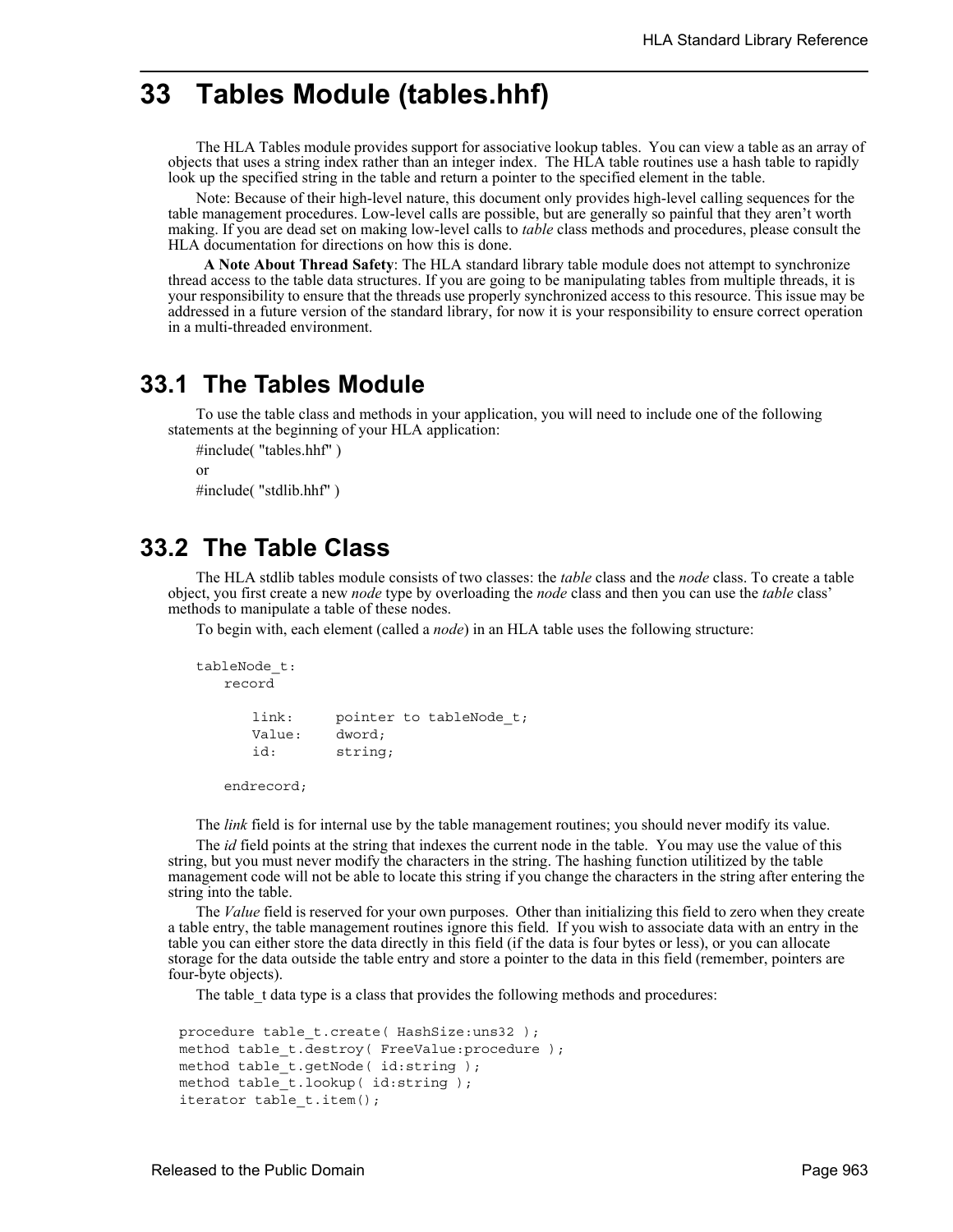Like most HLA classes, the table t class provides a constructor named *table t.create* and a destructor named *table\_t.destroy*. The class also provides two additional methods and an iterator, *table\_t.getNode*, *table t.lookup*, and *table t.item*. Although there doesn't appear to be much to this class, these few routines provide considerable power.

#### **procedure table\_t.create( HashSize:uns32 );**

The create procedure, being a static procedure constructor, is typically called in one of two fashions:

When dynamically allocating a table t object on the heap and storing the pointer away into a variable whose type is "pointer to table\_t":

```
table_t.create( some_constant );
mov( esi, PtrToTableVar );
```
When you've got a var or static variable object (named table var name in this example), you can use code like the following to construct the table t object:

```
table_var_name.create( some_constant );
```
The table t constructor requires a single uns32 parameter. This value should be approximately the number of entries (elements) you expect to insert into the table. This value does not have to be exact. Anytime you want to add a new element to the table, you may do so; there are no limitations (other than available memory) on the number of elements in a table. However, this parameter value is a hint to the table management routines so it can allocate a hash table of an appropriate size so that (1) access to the table elements is fast, and (2) the hash table doesn't waste an inordinate amount of space. If the hint value you supply is too small, the table lookup routines will still function properly, but they will run a little slower. If the hint value you supply is too large, the table management routines will waste some memory.

```
HLA high-level calling sequence example:
  table t.create( 128 );
  mov( esi, someTableVarName );
  SomeStaticTableVarName.create( 256 );
```
#### **method table\_t.destroy( FreeValue:procedure );**

The *table t.destroy* method frees up the data in the table. This routine deallocates the storage associated with the hash table, it deallocates the storage associated with each node in the table, and it deallocates the storage associated with each string (the *id* field in record *tableNode\_t* above) in the table. Unfortunately, the *table\_t.destroy* method doesn't know anything at all about the *Value* field of each node. If this is just some simple data, then the destructor probably doesn't need to do anything with the *Value* field. On the other hand, if *Value* is a pointer to some other data that was dynamically allocated, *destroy* should probably deallocate the storage associated with the *Value* field. Unfortunately, *destroy* has no apriori knowledge about the *Value* field, so it cannot determine if (or how) it should deallocate storage associated with *Value*.

To resolve the problem above, *table\_t.destroy* calls a user-defined function that is responsible for cleaning up the data associated with *Value*. You will notice that *table\_t.destroy* has a single parameter: *FreeValue*. This parameter must be the address of a procedure whose job is to handle the destruction of the *Value* field. If no clean up is necessary, you must still provide the address of some routine. That routine should simply return without further activity.

Upon entry into the *FreeValue* procedure, the EBX register contains a pointer to the current *tableNode* t record being deallocated. At this point, none of the other fields have been modified; in particular, the *id* field is still pointing at the string associated with the node. The *FreeValue* procedure may access the *id* field, but it must not deallocate the storage associated with this string. The *table t.destroy* method takes care of that after *FreeValue* returns.

The "tabledemo.hla" file accompanying the HLA release gives another example of how you could use the *FreeValue* procedure. This code doesn't deallocate any storage in this procedure (named *PrintIt* in this file), instead, it uses this call to dump the data associated with the node to the display when the table is freed.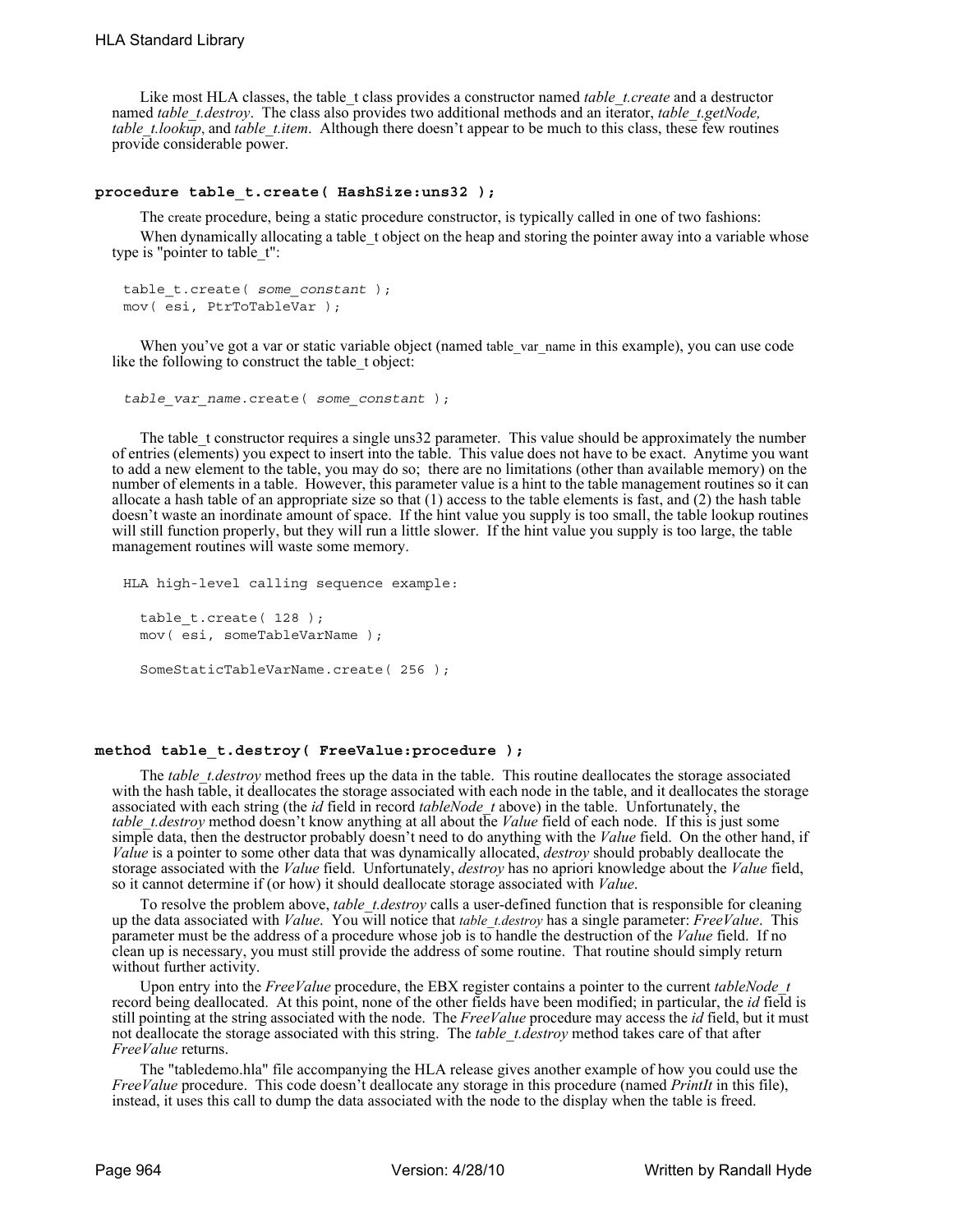HLA high-level calling sequence example: // Dummy free routine, nothing to do: procedure myFree; @noframe; begin myFree; ret(); end myFree; . . .

```
table t.create( 128 );
mov( esi, myTable );
    .
    .
    .
myTable.destroy( &myFree );
```
#### **method table\_t.lookup( id:string ); @returns( "eax" );**

The *table t.lookup* method locates a node in the table. The string parameter specifies which node to find in the table. On return, EAX contains the address of the corresponding *tableNode\_t* record in the table, if the specified node is present (that is, the node's *id* field matches the string passed to *table\_t.lookup*). If the node is not present in the table, then the *table\_t.lookup* method returns NULL (zero) in the EAX register.

HLA high-level calling sequence example:

```
table t.create( 16 );
mov( eax, tableVar );
   .
   .
   .
tableVar.lookup( "someString" );
if( eax <> NULL ) then
   stdout.put( "Found 'someString' in the table" nl );
else
   stdout.put( "Did not find 'someString' in the table" nl );
```
endif;

#### **method table\_t.getNode( id:string ); @returns( "eax" );**

The *table\_t.getNode* method serves two purposes. First of all, it looks up the specified string value in the table. If it finds a node in the table corresponding to the string parameter, it returns a pointer to that (*table\_t.tableNode\_t*) node in the EAX register. If it does not find the string in the table, then it creates a new node and inserts the string into that new node; it also initializes the *Value* field to zero in this case. Note that *table\_t.getNode* makes a copy (using *str.a\_cpy*) of the string, it does not store the string pointer you pass directly into the id field. Upon return, EAX will point at the new node. Note that whether or not an existing node is present in the table, *table\_t.getNode* will always return a pointer to the node associated with the specified string. It either returns a pointer to a pre-existing node or it returns the pointer to the new node.